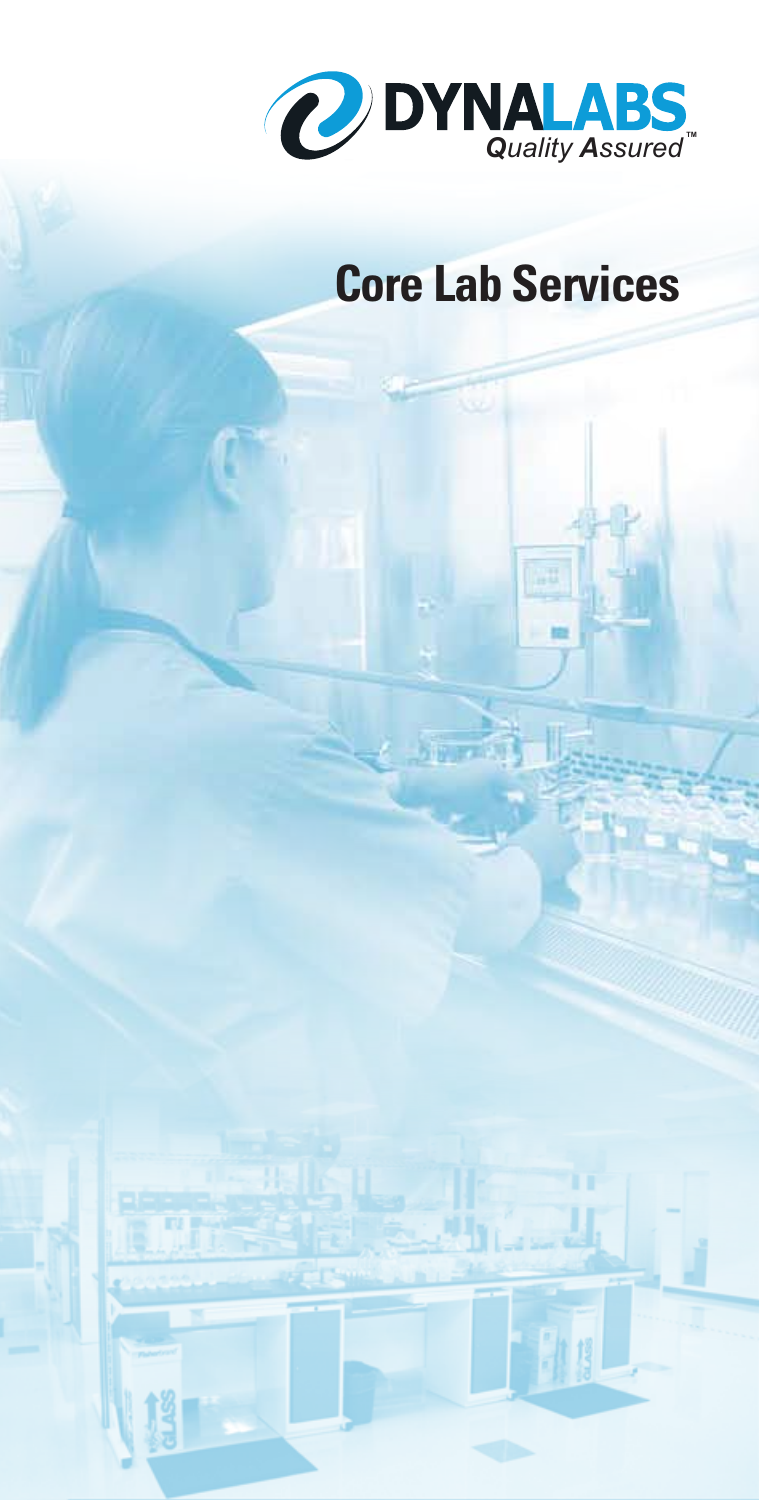### **DYNALABS' Analytical Testing Services**

*Testing for Sterile/Nonsterile Drug Dosage Forms and Raw Materials* 

Whether your test is a time study, an investigational study (adverse event or diversion monitoring), quality-assurance testing, or training/process validation, you can be confident that your test results are accurate.

All your test results are stored and tracked on our secure website, and results can be viewed immediately. A limited amount of test history is also available on the website, allowing you to see trends and alert you to potential issues.

*Release testing, also known as lot or batch release testing, is a critical step to ensure quality of substances and drug products.* 

### **DYNALABS Core Laboratory Services**

**RELEASE TESTING**

#### *Potency/Purity*

Test protocols based on USP <621>, USP <851>, and USP  $<1225>$ 

FORMS TESTED

- troche tablet foam
- 
- 
- 
- capsule suppository inhalant
	-
- gel aqueous solution paste
- 
- -
- 
- 
- oil pellet injectable
	-
- cream powder ointment

 $\frac{a_0}{a_0}$ 

- suspension lollipop
- 
- *Sterility*

Test protocols based on USP <71> FORMS TESTED

- 
- all sterile forms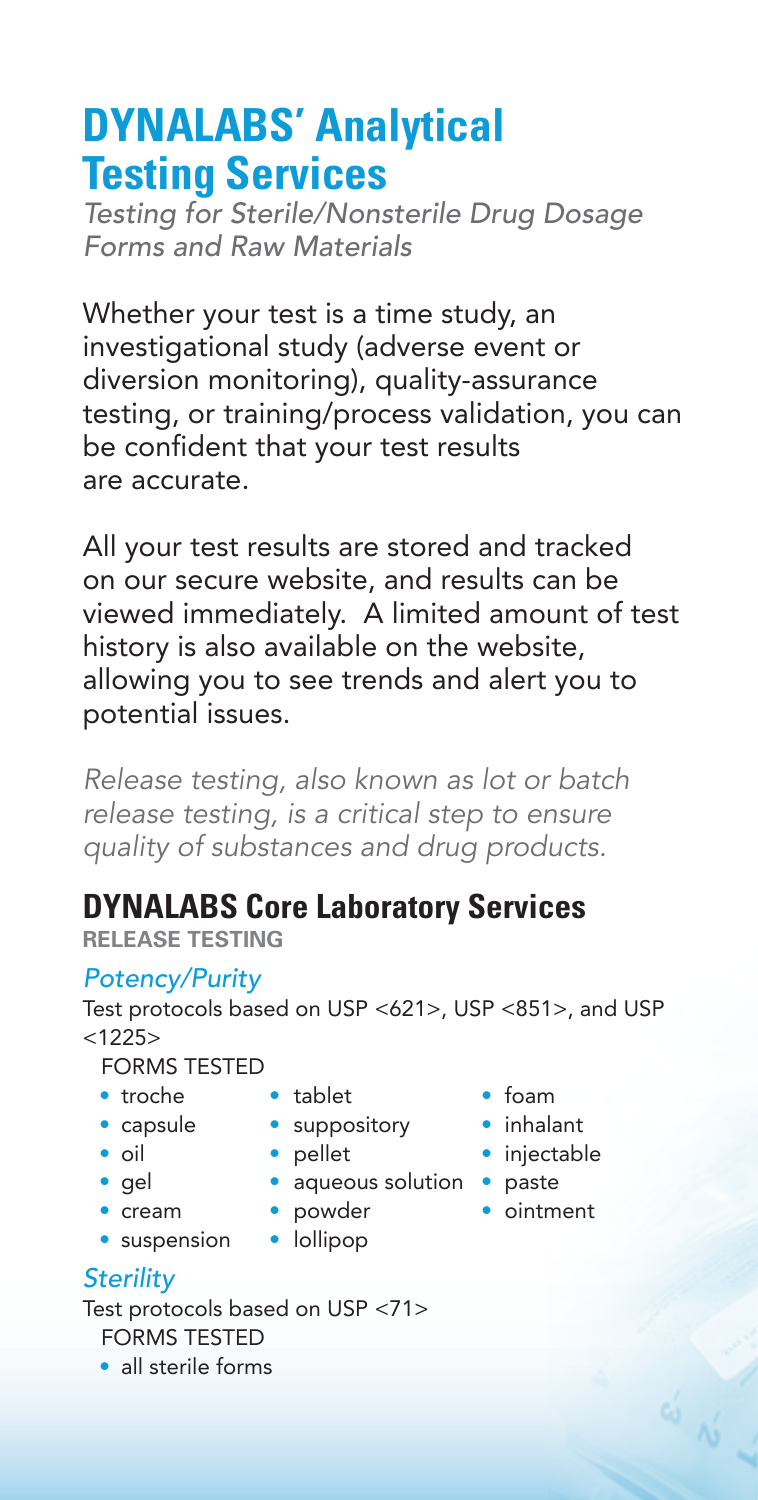#### *Endotoxin USP 85*

Test protocols based on USP <85> FORMS TESTED

- oil injections sterile solutions
- pellets aqueous injections
- suspensions powders

#### *Particulate Matter*

Test protocols based on USP <788> (light obscuration particle count test) and USP <797> (physical inspection) guidelines

FORMS TESTED

- aqueous injections and solutions
- oil injections (physical inspection only)
- medical devices

#### *Microbial Identification*

Test protocols include gram staining, microscopic inspection, and amplification of the DNA of contaminating organisms.

FORMS TYPICALLY TESTED

- positive media fill tests
- bench and/or hood swabs
- settling plates
- contaminated samples

#### *Specific Gravity*

Testing protocols based on USP <841> FORMS TYPICALLY TESTED

- 
- liquids ointments
- 
- oils gels
- creams

#### *pH*

Test protocol based USP <791> FORMS TESTED

• aqueous injections and solutions



*Call 888.396.2522 for your solution today*

*MarketingTechServices@dynalabs.us* **for information about Method Feasability & Stability Profile Testing**

© 2017 DYNALABS LLC. All Rights Reserved DL026-0917